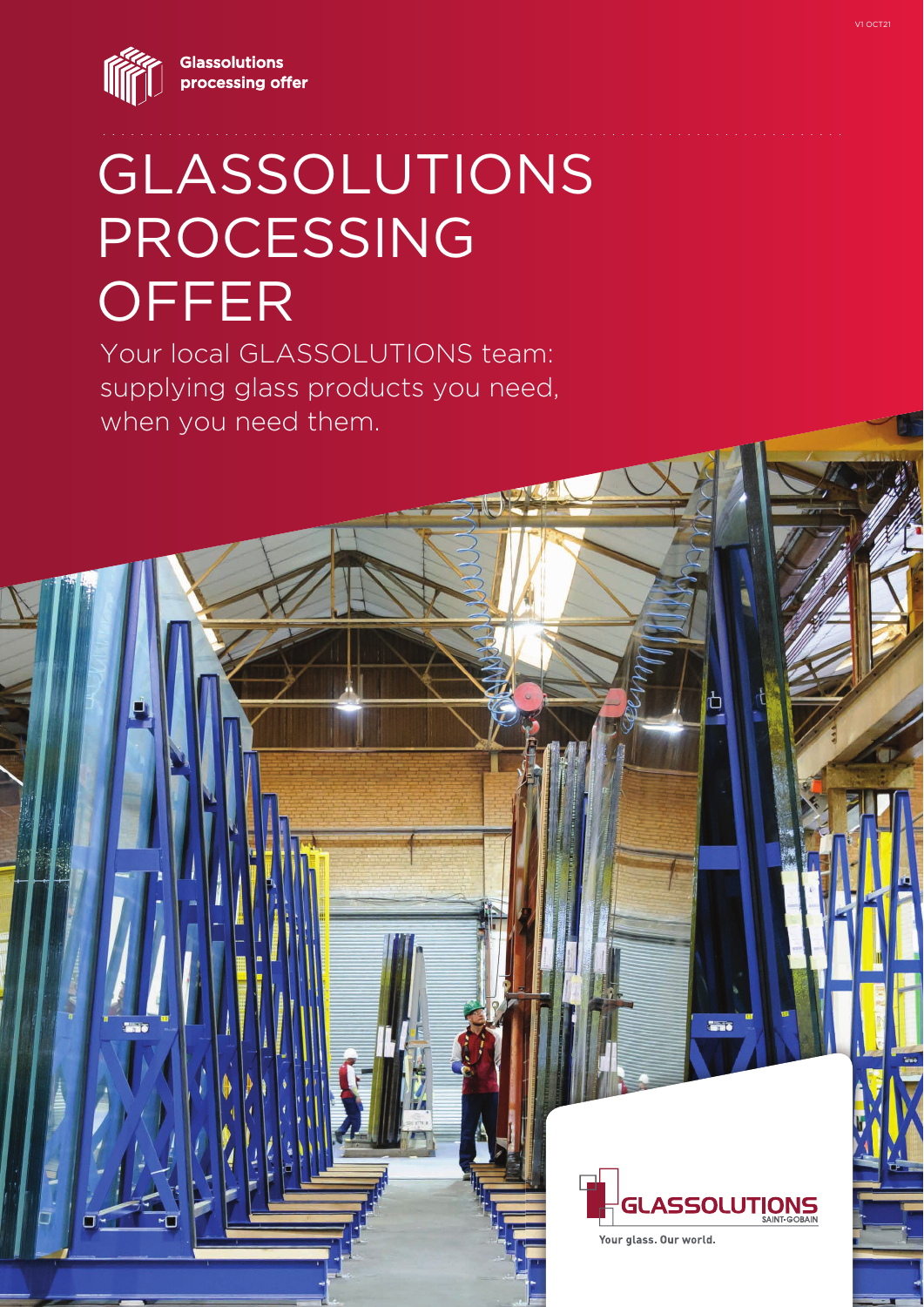

Your glass. Our world.

#### Range **Type**  and a string

**Product Name** 

. . . . . . . . . . . . . . . . .

and a construction of the construction of the construction of the construction of the construction of the construction of the construction of the construction of the construction of the construction of the construction of

### **FLOAT GLASS**



4mm PLANICLEAR 5mm PLANICLEAR 6mm PLANICLEAR 8mm PLANICLEAR 10mm PLANICLEAR 12mm PLANICLEAR 15mm PLANICLEAR 19mm PLANICLEAR

## **LOW-IRON / EXTRA CLEAR GLASS**



## **BODY TINT GLASS**



4mm SGG PARSOL Grey 4mm SGG PARSOL Green 4mm SGG PARSOL Bronze 6mm SGG PARSOL Grey 6mm SGG PARSOL Green 6mm SGG PARSOL Bronze 10mm SGG PARSOL Grey 10mm SGG PARSOL Bronze

www.glassolutions.co.uk



Product available with<br>standard delivery

**Extended range:**

Product available with extended lead times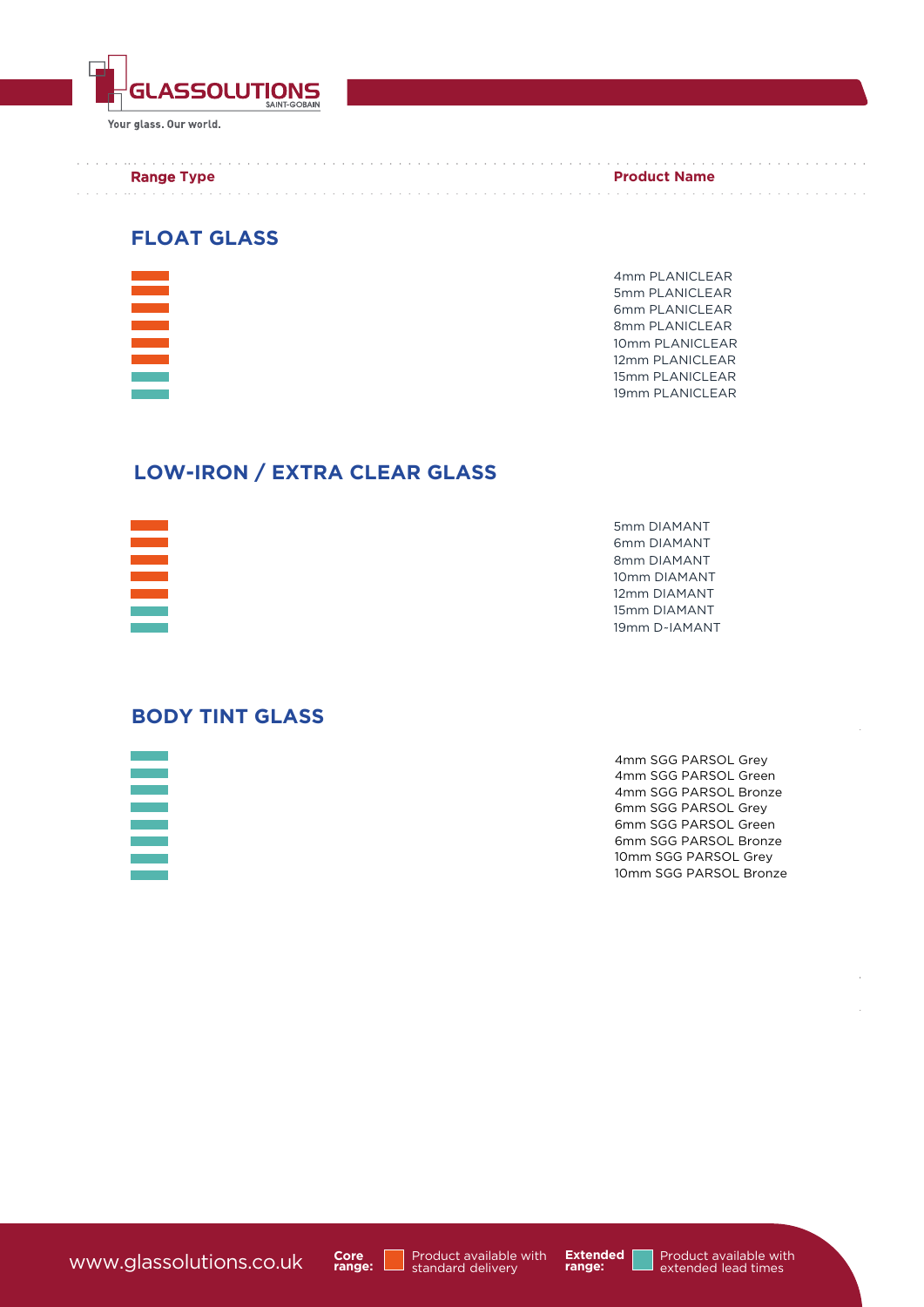

Your glass. Our world.

#### Range **Type**

#### **Product Name**

## **LAMINATED GLASS**



#### 6.4mm STADIP

6.8mm STADIP PROTECT 7.5mm STADIP PROTECT 8.8mm STADIP PROTECT 9.5mm STADIP PROTECT 10.8mm STADIP PROTECT 11.5mm STADIP PROTECT 12.8mm STADIP PROTECT 13.5mm STADIP PROTECT

and a series and a series and a series of a

6.4mm STADIP SILENCE 6.8mm STADIP SILENCE 8.8mm STADIP SILENCE 10.8mm STADIP SILENCE 12.8mm STADIP SILENCE 16.8mm STADIP SILENCE

6.4mm STADIP GREY 6544 6.4mm STADIP DIFFUSA 2165 6.4mm STADIP BRONZE 3628

## **PATTERN GLASS**

4mm ARENA C 4mm THELA 4mm FLUID 4mm MASTER-SOFT 4mm MASTER-POINT 4mm MASTER-LIGNE 4mm MASTER-CARRE 4mm SATINOVO MATT 4mm VISIOSUN 6mm VISIOSUN 8mm VISIOSUN

## **ACID-ETCHED FROSTED GLASS**

4mm SATIN 6mm SATIN 10mm SATIN 12mm SATIN 15mm SATIN 19mm SATIN



**Extended range:**